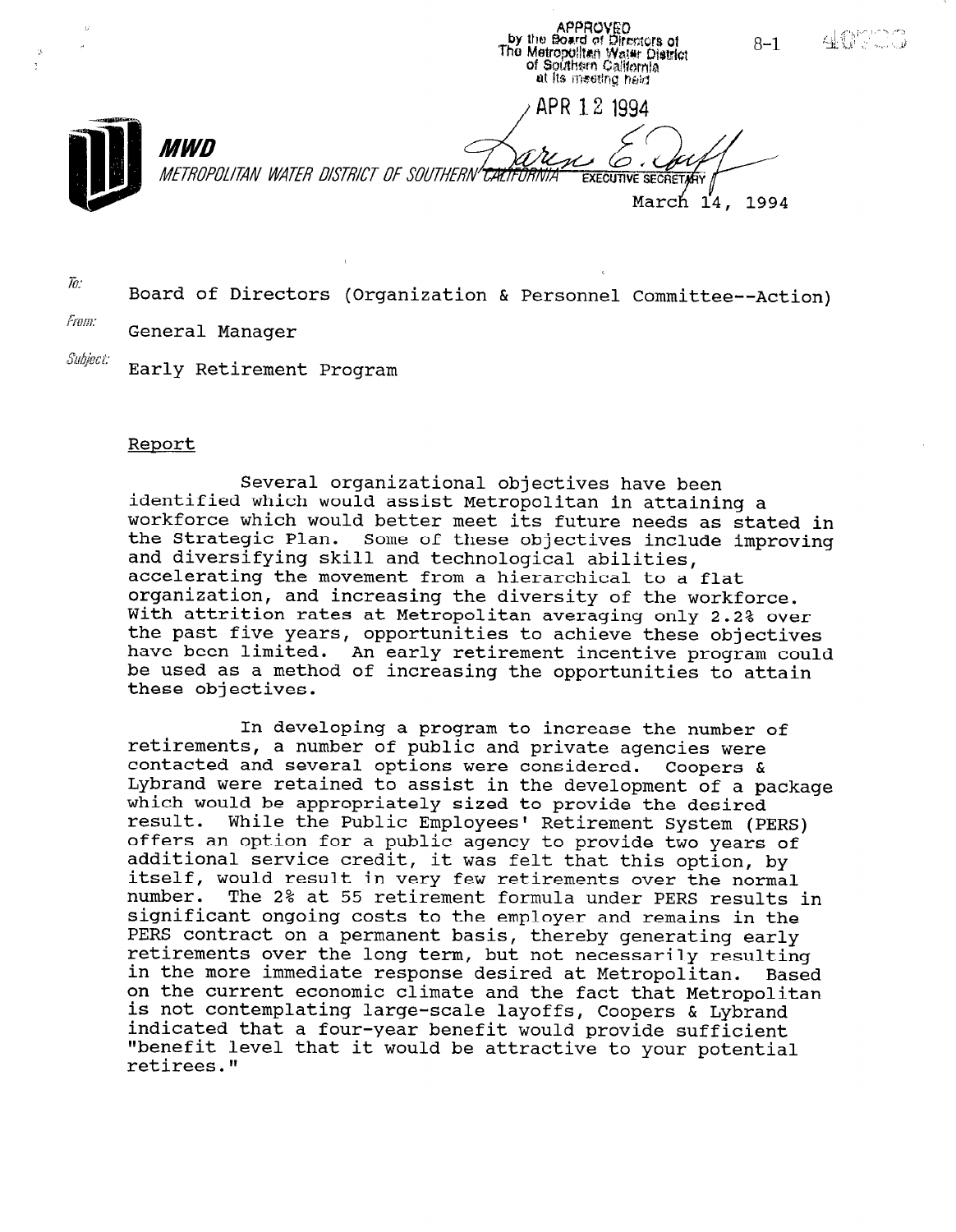#### Board of Directors -2- March 14, 1994

 $\mathbf{z}_i$ 

 $\sim$ 

 $\sim$ 

In 1993, Senate Bill 501, which would have provided four years of additional service credit as a PERS option, passed both legislative houses, but was vetoed by the Governor. This bill received a great deal of support from management and labor. A program which would approximate the benefits available through Senate Bill 501 has been developed for consideration by Metropolitan.

Several methods of providing the four years of service credit were considered, such as providing a monthly equivalent, providing the present value of the increase in a lump-sum, and a combination of both methods. The recommended method is a combination of a monthly allowance equalling two years of additional service provided through PERS statutes and a lump-sum payment by Metropolitan roughly equivalent to the present value of two years of service. This method allows Metropolitan to base part of the costs on the PERS formula, which utilizes the higher rates of return the PERS fund has been attaining, and provides the employees with both a monthly increase and a cash payment. Coopers & Lybrand computed the formula for the lump-sum payment.

Exhibit A summarizes the preliminary estimated cost and savings of the proposed program over a three year period. In order for the program to provide the organizational benefits discussed above and to ensure that there is an increase in the number of retirements over the normal pattern, approximately 80 employees would need to indicate their intent to participate before the program is implemented. Also, it is recommended that participation be restricted to the first 160 applicants in order to limit the operational challenges which could result from too large a number of retirements.

Information regarding the proposed program was presented to the Organization and Personnel Committee at its March meeting, and no objections were raised. To proceed with match meeting, and no objections were faised. To proceed with<br>implementation of this program, a Besolution of Intent to amend implementation of this program, a Resolution of Intent to amend<br>Metropolitan's contract with PERS could be adopted at the May meeting of the Board, followed by a final adoption of the contract amendment at the July Board meeting. Using this timetable, the window period for retirements to occur could be scheduled for August through October, 1994.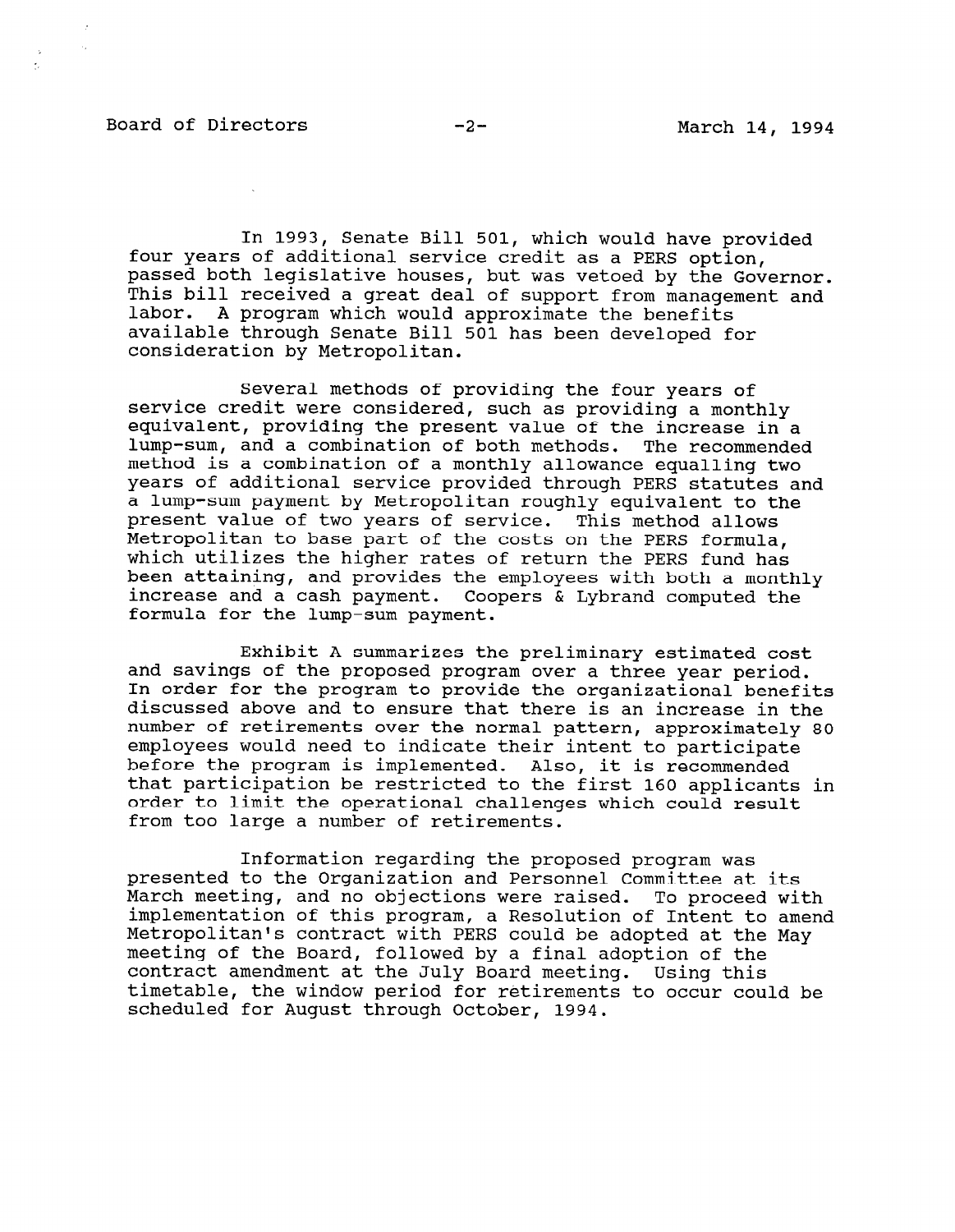Board of Directors -3- Formulation -3- March 14, 1994

#### Board Committee Assignment

#### ORGANIZATION AND PERSONNEL COMMITTEE FOR ACTION.

This letter is referred to the Organization and Personnel Committee for action because of its authority to study, advise and make recommendations with regard to all matters affecting wages, hours, pension plans and other employee benefits, and other terms and conditions of employment pursuant to Administrative Code Section 2471(c).

#### Recommendation

It is recommended that in order to assist in attaining the objectives outlined in the Strategic Plan relating to the workforce, the General Manager be authorized to proceed with the development of an early retirement incentive program as outlined herein and to present a Resolution of Intent to amend Metropolitan's PERS contract to include Government Code Section 20818 (Two Years Additional Service Credit) at the May, 1994 meeting.

Wodraska

BL\as

S:1186bo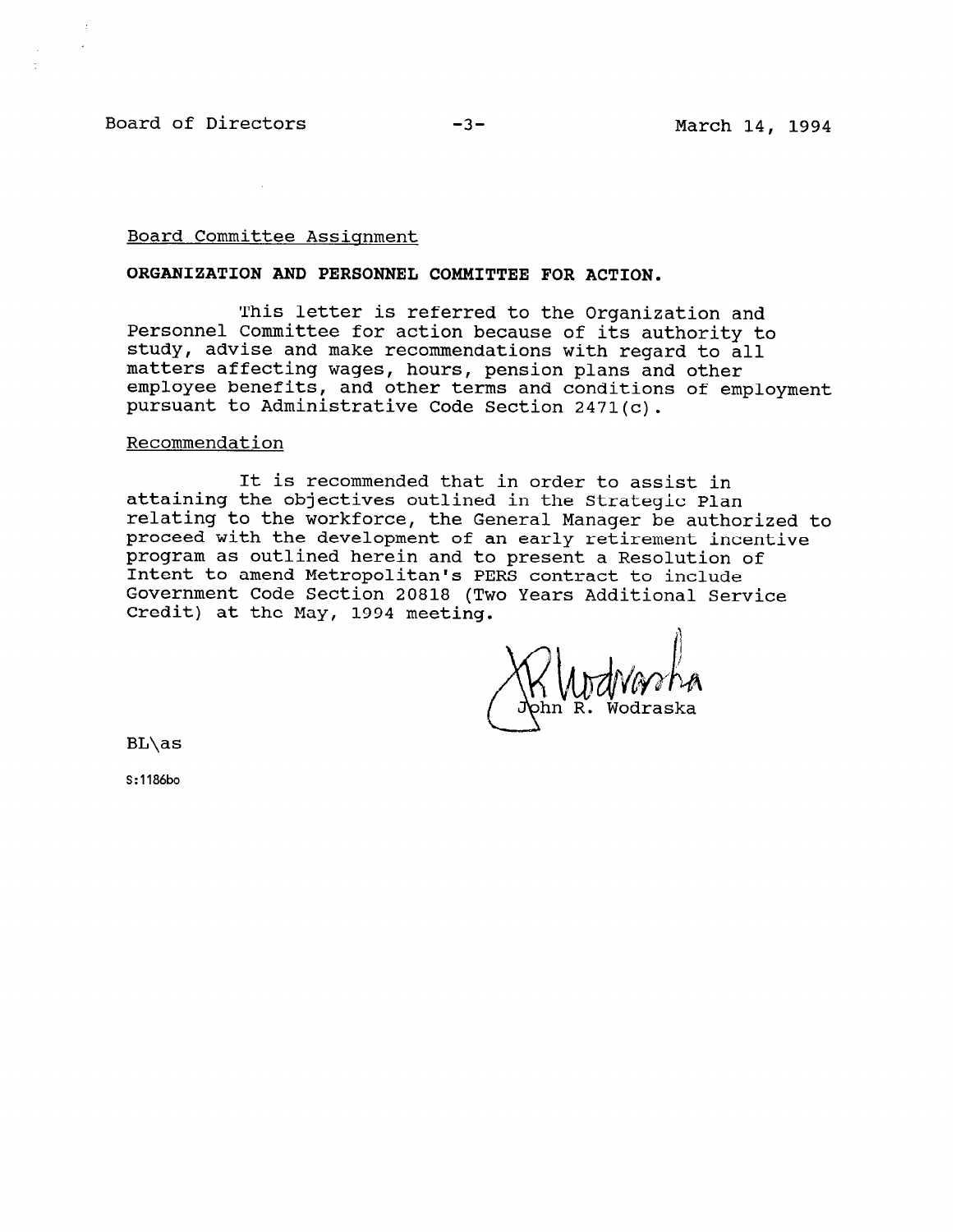# EARLY RETIREMENT INCENTIVE

# 80 RETIREES F/Y COST \*SAVINGS 1994-95 \$3,263,714 \$3,505,854 1995-96 \$1,041,714 \$2,982,072 1996-97 \$1,041,714 \$818,400 TOTAL \$5,347,142 \$7,306,326 120 RETIREES F/Y COST \*SAVINGS 1994-95 \$4,895,571 \$5,262,659 1995-96 \$1,562,571 \$4,545,875 1996-97 \$1,562,571 \$1,364,004 TOTAL \$8,020,712 \$11,172,538 160 RETIREES F/Y COST \*SAVINGS 1994-95 \$6,527,428 \$7,015,581  $1995.96$   $199.793$   $199.799$   $199.799$

ANNUAL CASH FLOW

\*Savings have been calculated based on all employees expected to retire during the window period.

1996-97 \$2,083,428 \$1,773,204

TOTAL \$10,694,283 \$14,832,696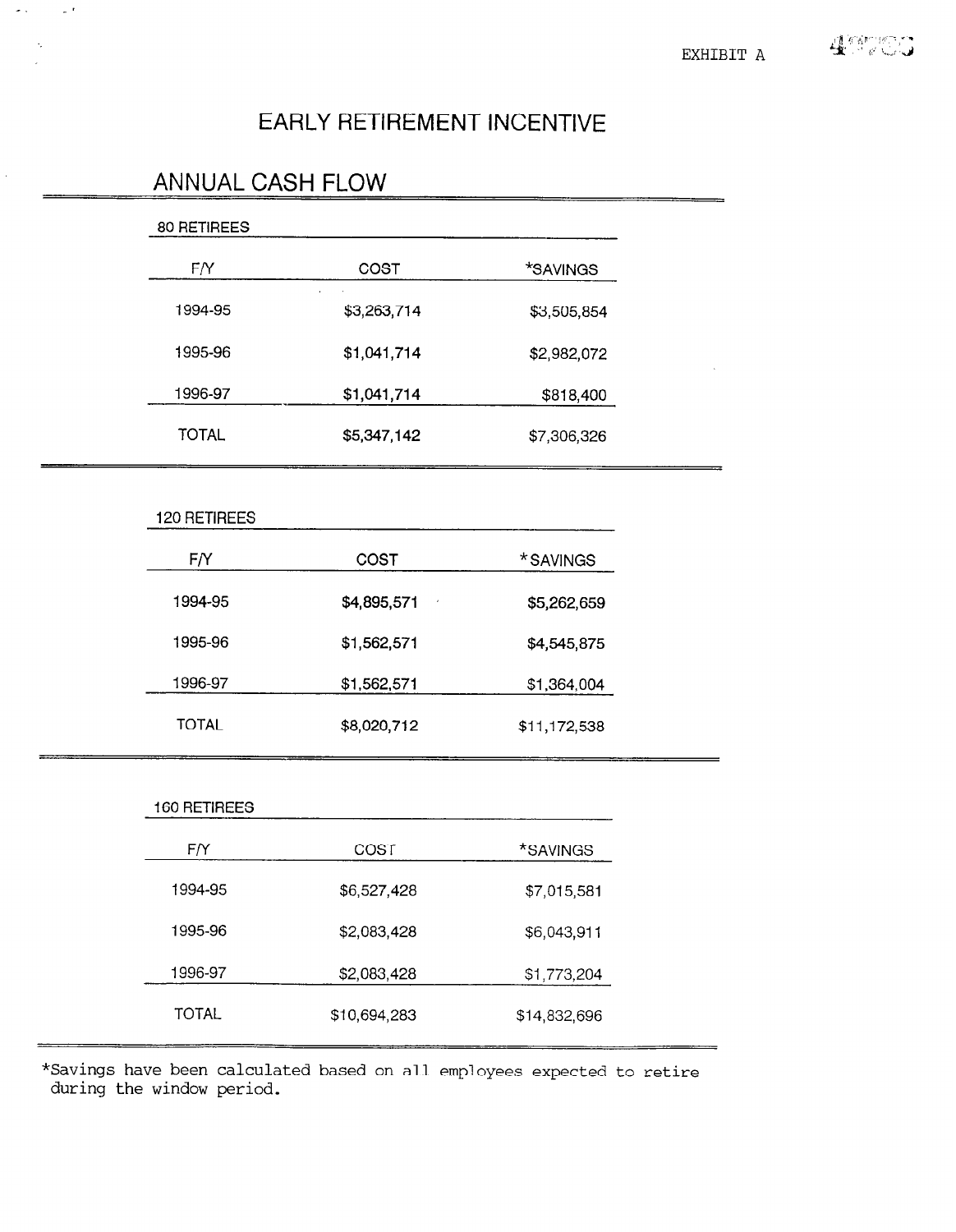# 41) .

l.

#### EARLY RETIREMENT INCENTIVE PROGRAM

| <b>Typical Retiree:</b> |                            |               |
|-------------------------|----------------------------|---------------|
| Age 60                  | Increase in PERS Allowance | $$183/m$ onth |
| Salary \$55,000/yr      | Cash Payment               | \$39,064      |

.<br>1981 - 1982 - John Bergman, mengharang bermula pada terhadap kemudian di sebagai pada terhadap di Perance Lan

Cost of 2-year equivalent cash payment:

| For 1 typical retiree $=$         | \$39,064    |
|-----------------------------------|-------------|
| Total payout for 80 retirees $=$  | \$3,125,142 |
| Total payout for 120 retirees $=$ | \$4,687,712 |
| Total payout for 160 retirees $=$ | \$6,250,283 |

## Cost of PERS 2-year service credit:

| For 1 typical employee $=$ | \$27,775    |
|----------------------------|-------------|
| Cost for 80 retirees $=$   | \$2,222,000 |
| Cost for 120 retirees $=$  | \$3,333,000 |
| Cost for 160 retirees $=$  | \$4,444,000 |

### Total prograin cost:

| Total cost for 80 retirees $=$  | \$5,347,142  |
|---------------------------------|--------------|
| Total cost for 120 retirees $=$ | \$8,020,712  |
| Total cost for 160 retirees $=$ | \$10,694,283 |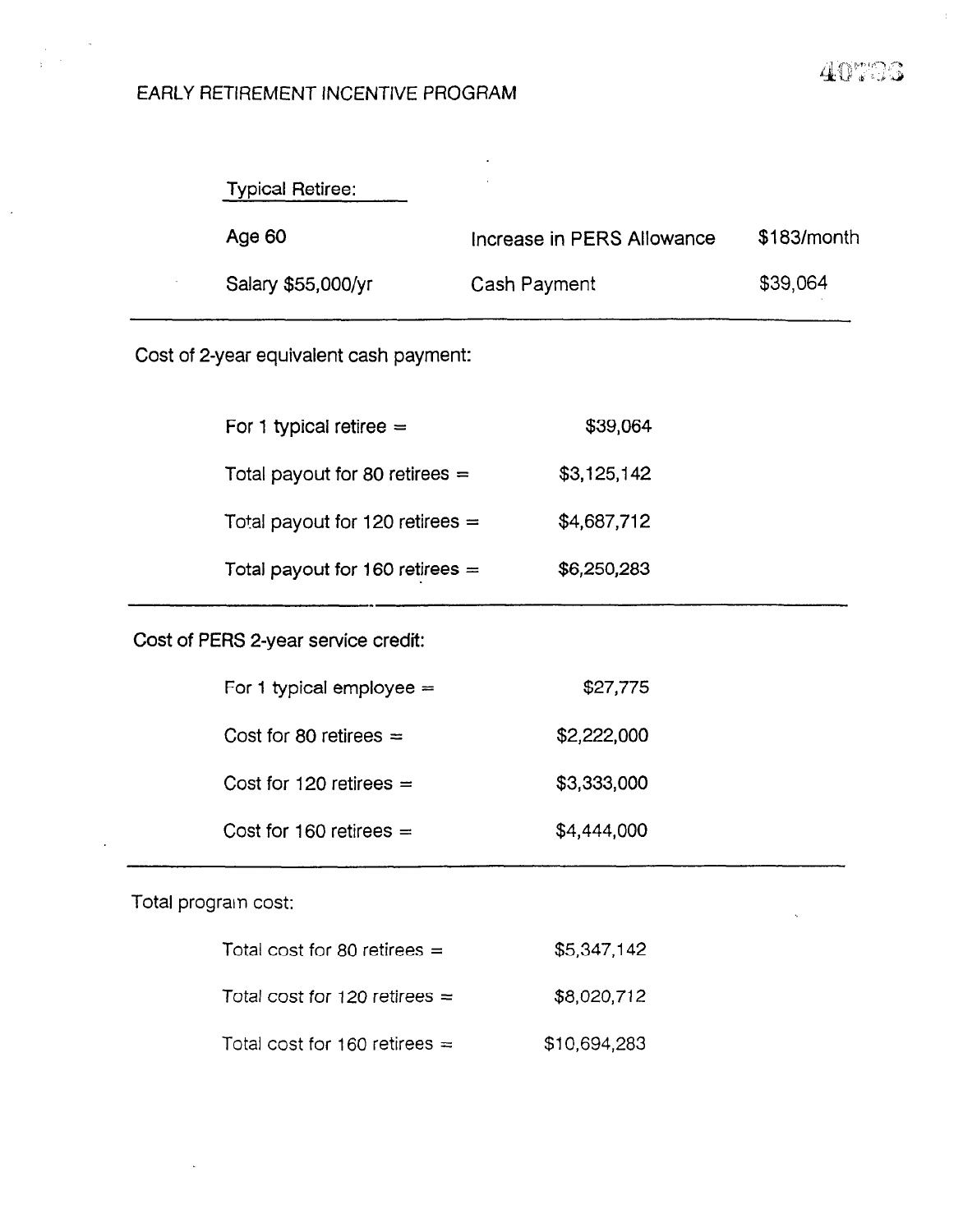# 80 RETIREES

AVERAGE MONTHLY SALARY & ADDITIVES  $=$  \$5,683

1994 NOV 3-MONTH \$68,200 DEC EVALUATION 68,200 1995 JAN 'ERIOD 68,200 FEB 68,200 MAR 68,200 APR 68,200 MAY 68,200 JUN 68,200 JUL 68,200 AUG 88,200 SEP | 68,200 OCT | 68,200 NOV 68,200 DEC 38,200 1996 JAN | 68,200 FEB 88,200 MAR 68,200 APR 68,200 12 NOT REPLACED \$1,227,600 34 REPLACE 34 REPLACE SAME LEVEL LOWER LEVEL \$193,233 193,233 193,233  $2-MONTH$ BID 193,233 BID  $2-MONTH$ |BID 166,181 | BID 7-MONTH  $\,$  RECRUIT  $\,$ 142,915 142,915 142,915 142,915 142,915 \$2,298,936 \$193,233 193,233 193,233 193,233 2-MONTH 193,233 193,233 166,181 2-MONTH 193,233 193,233 142,915 7-MONTH 166,181 142.915 RECRUIT 166.181 166,181 166,181 166,181 166,181 166,181 \$2,515,898

TOTAL 18-MONTH SAVINGS  $=$  \$6,042,434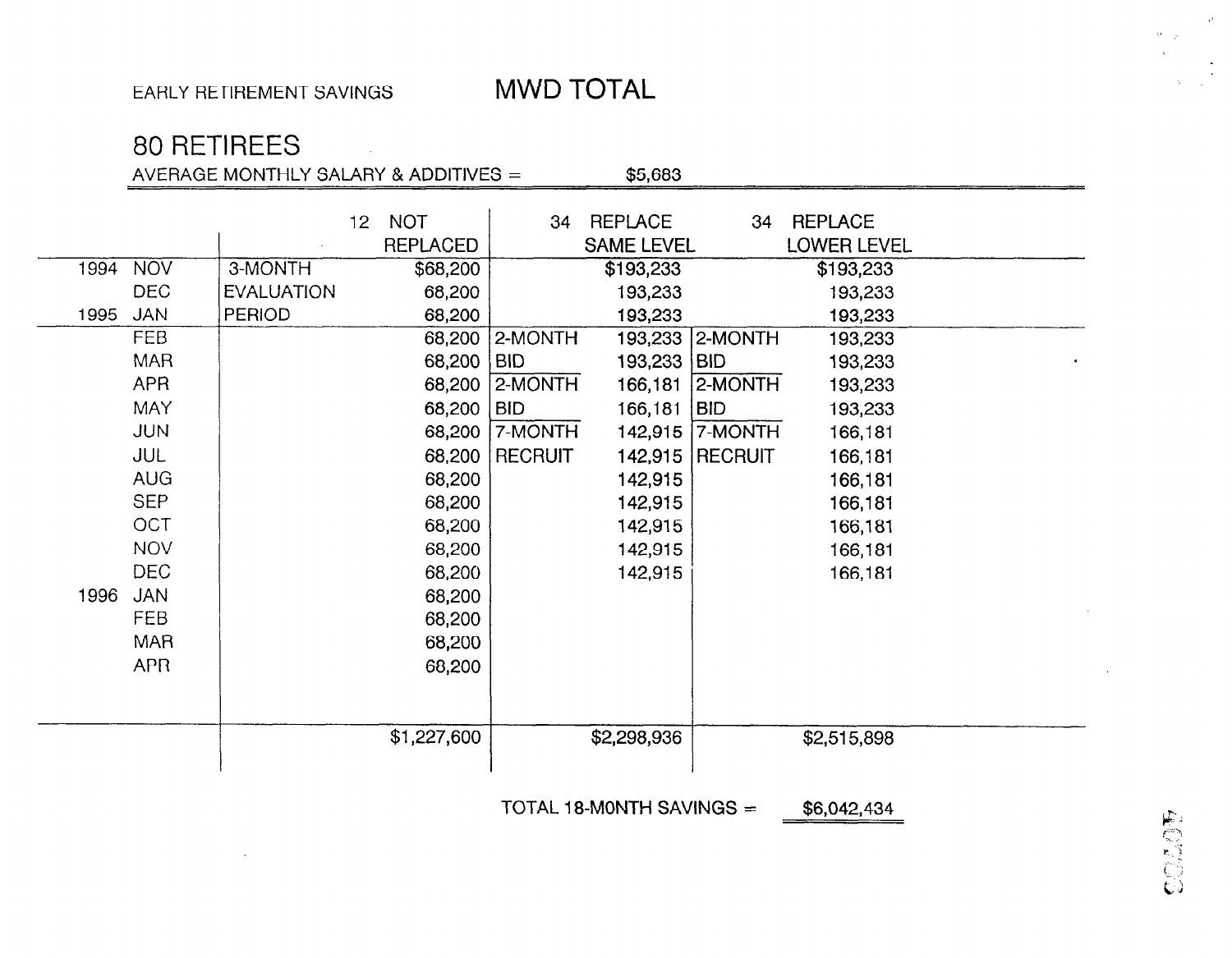# 120 RETIREES

AVERAGE MONTHLY SALARY & ADDITIVES  $=$  \$5,683

|      |            |                   | 20 <sub>1</sub> | <b>NOT</b>      | 50                | REPLACE           | 50                    | <b>REPLACE</b>     |  |
|------|------------|-------------------|-----------------|-----------------|-------------------|-------------------|-----------------------|--------------------|--|
|      |            |                   |                 | <b>REPLACED</b> |                   | <b>SAME LEVEL</b> |                       | <b>LOWER LEVEL</b> |  |
| 1994 | <b>NOV</b> | 3-MONTH           |                 | \$113,667       |                   | \$284,167         |                       | \$284,167          |  |
|      | <b>DEC</b> | <b>EVALUATION</b> |                 | 113,667         |                   | 284,167           |                       | 284,167            |  |
| 1995 | <b>JAN</b> | <b>PERIOD</b>     |                 | 113,667         |                   | 284,167           |                       | 284,167            |  |
|      | <b>FEB</b> |                   |                 |                 | 113,667   2-MONTH | 284,167           | 2-MONTH               | 284,167            |  |
|      | <b>MAR</b> |                   |                 | $113,667$   BID |                   | 284,167           | BID                   | 284,167            |  |
|      | <b>APR</b> |                   |                 |                 | 113,667   2-MONTH | 244,383           | 2-MONTH               | 284,167            |  |
|      | <b>MAY</b> |                   |                 | 113,667   BID   |                   | 244,383           | <b>BID</b>            | 284,167            |  |
|      | <b>JUN</b> |                   |                 |                 | 113,667   7-MONTH | 210,170           | $\frac{1}{1}$ 7-MONTH | 244,383            |  |
|      | <b>JUL</b> |                   |                 |                 | 113,667   RECRUIT | 210,170           | <b>RECRUIT</b>        | 244,383            |  |
|      | <b>AUG</b> |                   |                 | 113,667         |                   | 210,170           |                       | 244,383            |  |
|      | <b>SEP</b> |                   |                 | 113,667         |                   | 210,170           |                       | 244,383            |  |
|      | <b>OCT</b> |                   |                 | 113,667         |                   | 210,170           |                       | 244,383            |  |
|      | <b>NOV</b> |                   |                 | 113,667         |                   | 210,170           |                       | 244,383            |  |
|      | <b>DEC</b> |                   |                 | 113,667         |                   | 210,170           |                       | 244,383            |  |
| 1996 | <b>JAN</b> |                   |                 | 113,667         |                   |                   |                       |                    |  |
|      | <b>FEB</b> |                   |                 | 113,667         |                   |                   |                       |                    |  |
|      | <b>MAR</b> |                   |                 | 113,667         |                   |                   |                       |                    |  |
|      | <b>APR</b> |                   |                 | 113,667         |                   |                   |                       |                    |  |
|      |            |                   |                 |                 |                   |                   |                       |                    |  |
|      |            |                   |                 |                 |                   |                   |                       |                    |  |
|      |            |                   |                 | \$2,046,000     |                   | \$3,380,788       |                       | \$3,699,850        |  |
|      |            |                   |                 |                 |                   |                   |                       |                    |  |

TOTAL 18-MONTH SAVINGS  $=$  \$9,126,638

COMPLE